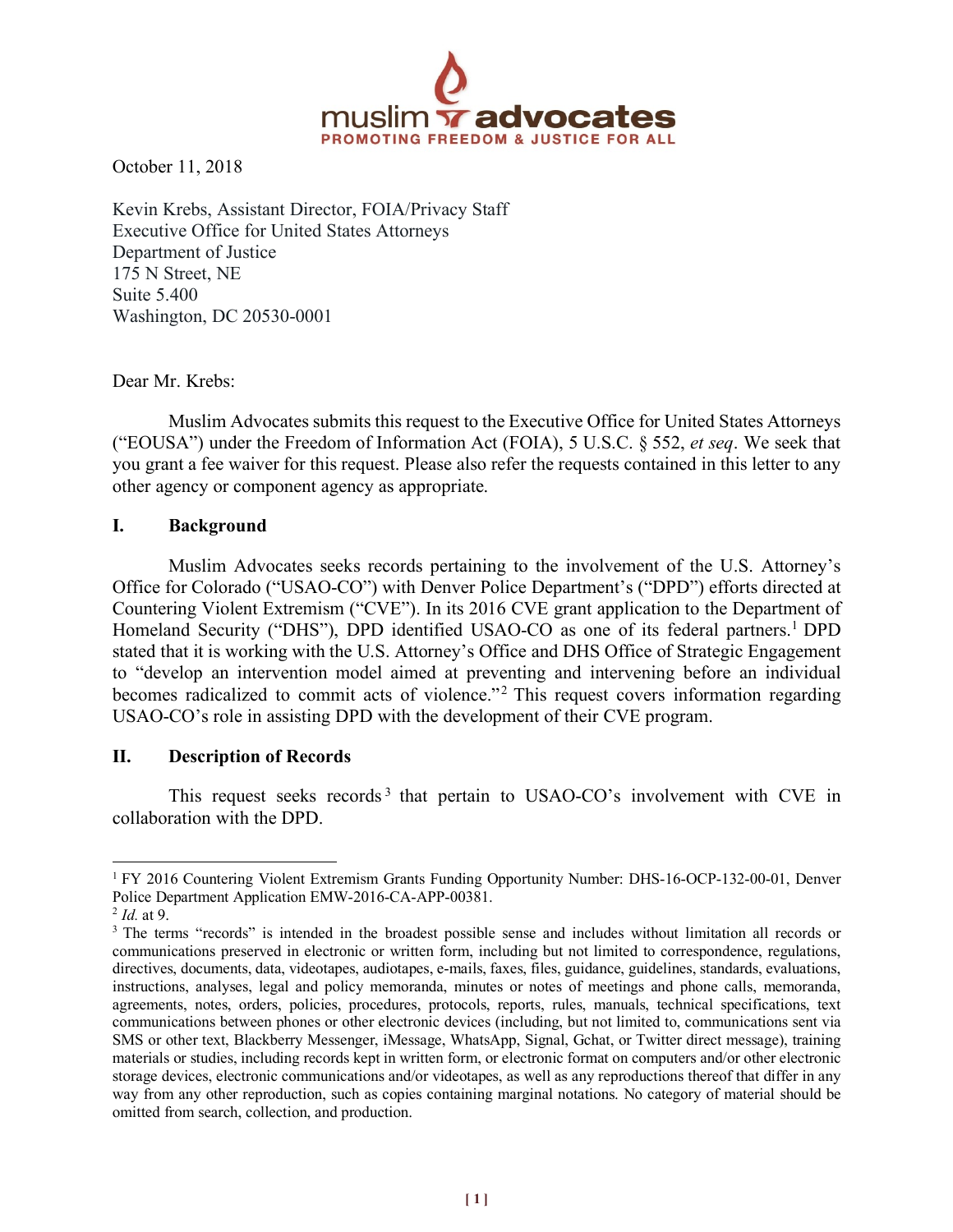Records requested are as follows:

- 1. Procedures, policies, guidelines, or legal memoranda drafted or circulated in the course of USAO-CO and DPD developing a CVE program;
- 2. Correspondence or any other communication between USAO-CO and DPD or between USAO and any other parties affiliated with the proposed CVE program in Denver, including DHS Office of Strategic Engagement, DOIRA, or DPS, discussing the development and implementation of an intervention model or any other techniques related to CVE efforts;
- 3. Records concerning any events, meetings, conferences, briefings, workshops, and/or trainings attended by USAO-CO employees relating to Denver CVE efforts;
- 4. Records or communications by USAO-CO employees concerning CVE training of Colorado state and local law enforcement officers, investigators, and any other related law enforcement, including the DPD and the Aurora Police Department;
- 5. Communications between USAO-CO employees and the Colorado Muslim Connection, DHS, the National Counterterrorism Center, and other Department of Justice affiliates discussing officer education on CVE and training, and partnering with community groups on CVE;
- 6. Records or communications stemming from work or efforts DPD, DOIRA, DPS, and/or DHS' Office of Strategic Engagement have undertaken in conjunction with USAO, and any reports, documents, meetings, briefings, conferences, workshops and trainings stemming from a collaboration between USAO-CO, DPD, DOIRA, DPS, and/or DHS' Office of Strategic Engagement;
- 7. Copies of written agreements between USAO-CO and DPD for the development or implementation of CVE programs;
- 8. Correspondence or any other communications involving USAO-CO personnel and representatives of DPD where CVE is discussed;
- 9. Records or communications involving USAO-CO employees that discuss DPD's Citizens' Academy or Citizens' Police Academy, community-based strategies for engagement, intervention models, Gang Reduction Initiative of Denver (GRID), and/or Denver's Bridging the Gap Program;
- 10. Records or communications involving USAO-CO employees and DPD that discuss the Strong Cities Network, Denver's designation as a Strong City, and collaboration or information sharing between Denver and the Strong Cities Network on any efforts related to CVE; and
- 11. Records describing the processing of this request, including but not limited to records sufficient to identify the search terms used and the search queries conducted; records sufficient to identify the locations and custodians searched; any tracking sheets used to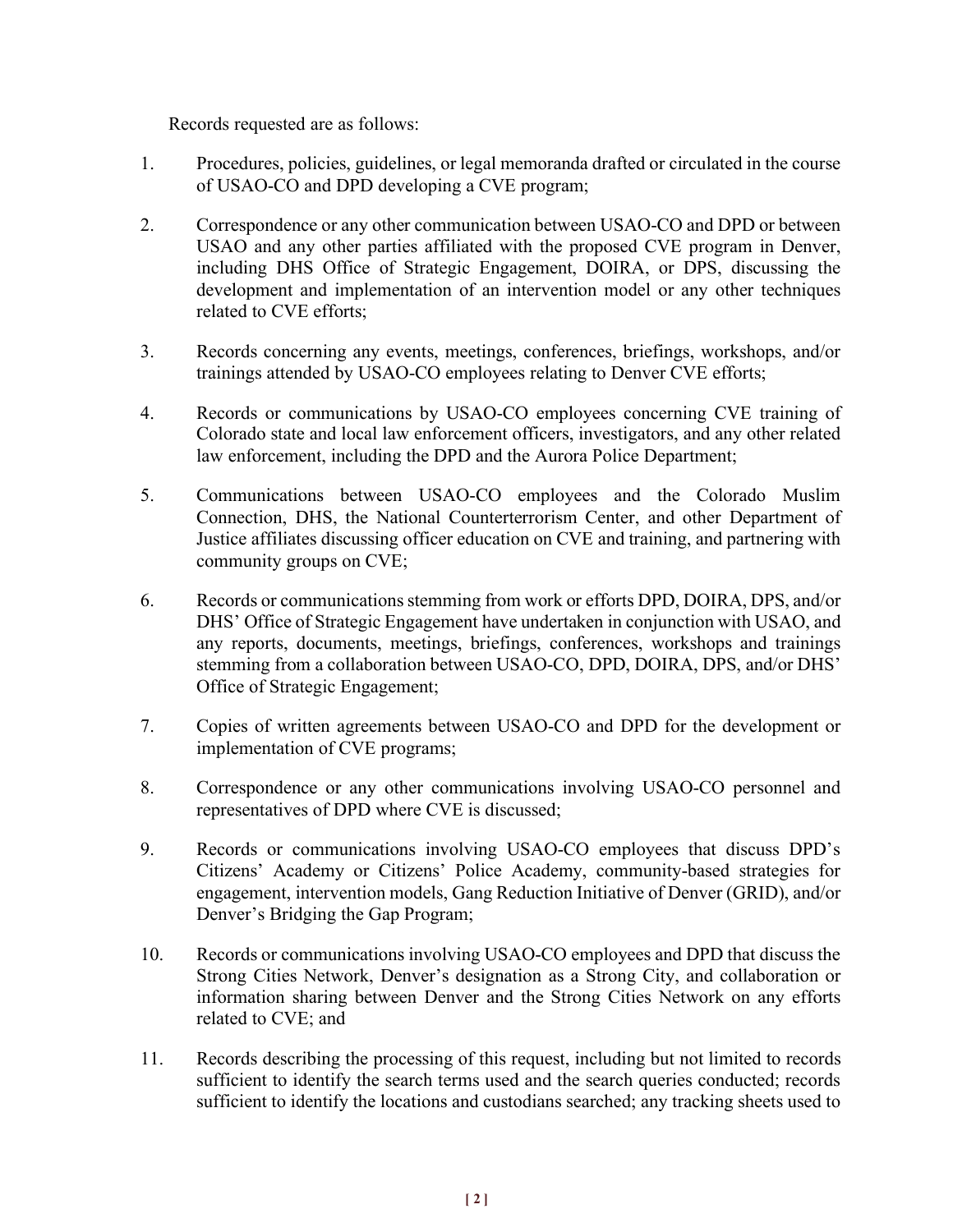track the processing of this request; and any FOIA questionnaires or certifications completed by individual custodians or components used to determine whether they possess responsive materials or to describe how they conducted searches.

#### **III. Description of Processing**

Muslim Advocates requests disclosure of the following records that were prepared, received, transmitted, collected and/or maintained by the Recipients and any other agency components thereof.

**Please search all records regarding agency business.** Please do not rely solely on custodian-driven searches; the government-wide requirements to manage information electronically by the end of 2016 have rendered it unreasonable to rely exclusively on custodiandriven searches.4 However, please do perform custodian-driven searches; agencies may not have direct access to files stored in .PST files, outside of network drives, in paper format, or in personal email accounts. Please do not exclude searches of files or emails in the personal custody of agency officials, such as personal email accounts; records of official business conducted using unofficial systems or stored outside of official files are subject to the Federal Records Act and FOIA.<sup>5</sup> Please do not omit such searches merely because the agency has policies and procedures requiring officials to move records to official systems within a certain period of time; separate searches are still necessary in case the policies or procedures were not followed.<sup>6</sup> Please use the most up-todate technologies to search for responsive information and take steps to ensure that the most complete repositories of information are searched.7 Muslim Advocates is available to work with you to craft appropriate search terms, if necessary.

**Please produce records in electronic form.** Where possible, please provide responsive material in electronic format by email to  $nimra@muslimadvocates.org$ . Please furnish any responsive material being sent by mail to:

Muslim Advocates P.O. Box 34440

<sup>4</sup> Presidential Memorandum—Managing Government Records, 76 Fed. Reg. 75,423 (Nov. 28, 2011), https://obamawhitehouse.archives.gov/the-press-office/2011/11/28/presidential- memorandum-managinggovernment-records; Office of Mgmt. & Budget, Exec. Office of the President, Memorandum for the Heads of Executive Departments & Independent Agencies, "Managing Government Records Directive," M-12-18 (Aug. 24, 2012), https://www.archives.gov/files/records-mgmt/m-12-18.pdf.

<sup>5</sup> *See Competitive Enter. Inst. v. Office of Sci. & Tech. Policy*, 827 F.3d 145, 149-50 (D.C. Cir. 2016); *cf. Judicial Watch, Inc. v. Kerry*, 844 F.3d 952, 955-56 (D.C. Cir. 2016).

<sup>6</sup> *See* Order, *Competitive Enter. Inst. v. Office of Sci. & Tech. Policy*, No. 14-cv-765,\*8 (D.D.C. Dec. 12, 2016) ("The Government argues that because the agency had a policy requiring [the official] to forward all of his emails from his [personal] account to his business email, the [personal] account only contains duplicate agency records at best. Therefore, the Government claims that any hypothetical deletion of the [personal account] emails would still leave a copy of those records intact in [the official's] work email. However, policies are rarely followed to perfection by anyone. At this stage of the case, the Court cannot assume that each and every work- related email in the [personal] account was duplicated in [the official's] work email account." (citations omitted)), ECF no. 31.

<sup>7</sup> For example: agencies that have adopted the National Archives and Records Agency (NARA) Capstone program, or similar policies, now maintain emails in a form that is reasonably likely to be more complete than individual custodians' files. For example, a custodian may have deleted a responsive email from his or her email program, but the agency's archiving tools would capture that email under Capstone.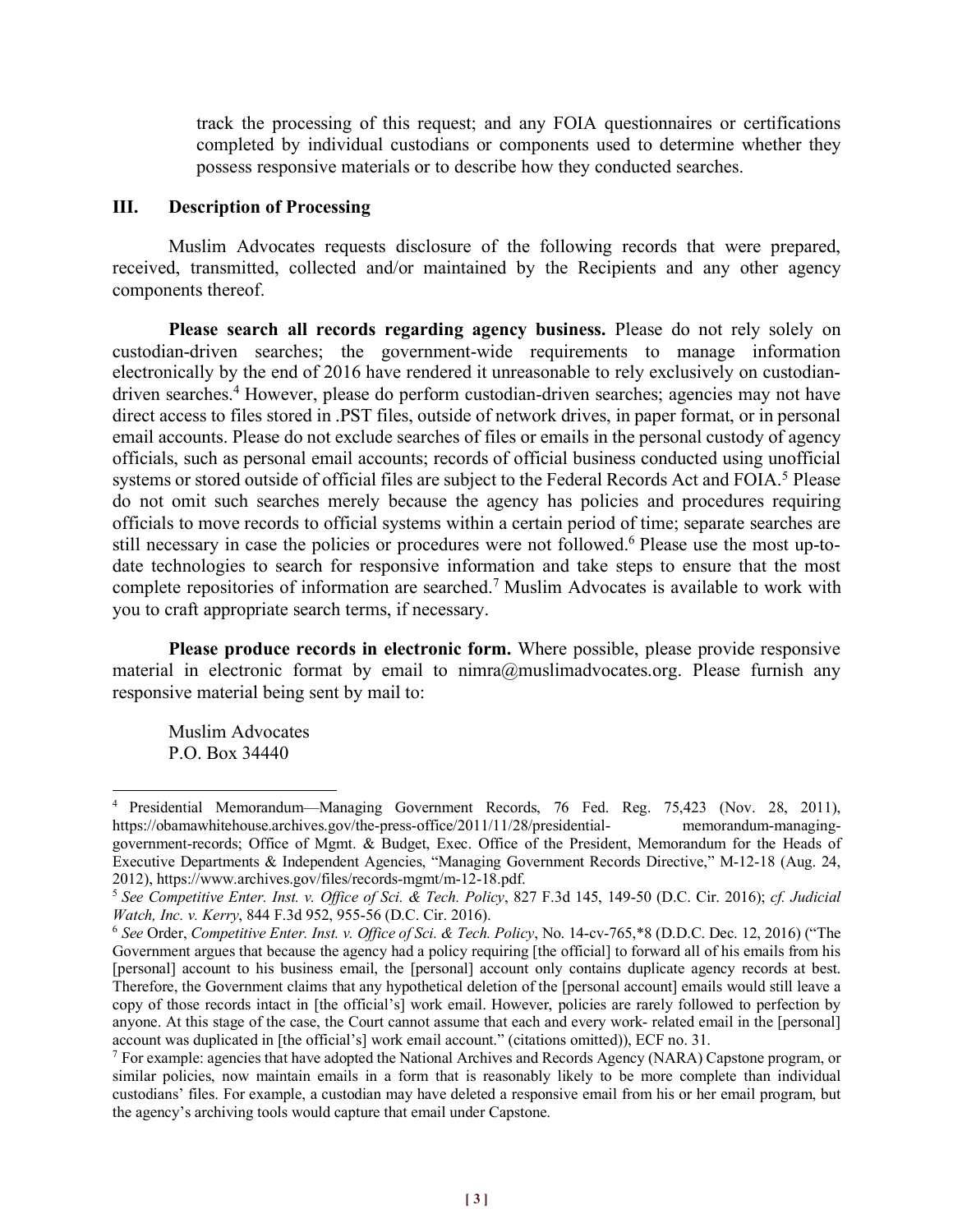#### Washington, DC 20043

**Please produce electronic records in their native format.** With respect to the form of production, *see* 5 U.S.C. § 552(a)(3)(B), Muslim Advocates requests that responsive electronic records be provided electronically in their native file format, if possible. In particular, please produce electronic files in a format that contains the original metadata of the files.<sup>8</sup> If the records cannot be produced in their native format, please (1) provide an explanation why the records cannot be so produced; and (2) please produce records electronically in a text-searchable, staticimage format (PDF), in the best image quality in the agency's possession, and in separate, Batesstamped files.

**Please produce documents as they become available.** Muslim Advocates would prefer a rolling production. I would be happy to discuss a search priority and schedule for production.

**If you withhold records or parts of records, please provide the justification for the**  withholding. If it is your position that any portion of the requested records is exempt from disclosure, please provide an index of those records as required under *Vaughn v. Rosen*, 484 F.2d 820 (D.C. Cir. 1973), and describe each document claimed as exempt with sufficient specificity "to permit a reasoned judgment as to whether the material is actually exempt under FOIA."9 Please ensure that the *Vaughn* index "describe[s] each document or portion thereof withheld, and for each withholding . . . discusses] the consequences of disclosing the sought-after information."<sup>10</sup> Please also "supply 'a relatively detailed justification, specifically identifying the reasons why a particular exemption is relevant and correlating those claims with the particular part of a withheld document to which they apply."<sup>11</sup>

**If you withhold portions of a record, please produce all segregable portions.** In the event some portions of the requested records are properly exempt from disclosure, please disclose any reasonably segregable non-exempt portions of the requested records. If it is your position that a document contains non-exempt segments, but that those non-exempt segments are so dispersed throughout the document as to make segregation impossible, please state what portion of the document is non-exempt, and how the material is dispersed throughout the document.<sup>12</sup> Please state claims of non-segregability with the same degree of detail as required for claims of exemptions in a *Vaughn* index. If a request is denied in whole, please state specifically that it is not reasonable to segregate portions of the record for release.

<sup>&</sup>lt;sup>8</sup> As a non-exhaustive list of examples: Microsoft Excel spreadsheets are to be produced as files that open in Excel, with all original data and formulas intact; Microsoft Word documents are to be produced in the same file format they are stored in, such that they contain all tracked changes and comments present in the documents; and emails are to be produced with all metadata fields intact, including but not limited to the date and time the email was sent, the full names and email addresses of all recipients, any data contained in the bcc: field, and all attachments.

<sup>9</sup> *Founding Church of Scientology v. Bell*, 603 F.2d 945, 949 (D.C. Cir. 1979).

<sup>10</sup> *King v. U.S. Dep't of Justice*, 830 F.2d 210, 223-24 (D.C. Cir. 1987) (emphasis in original).

<sup>11</sup> *Id*. at 224 (citing *Mead Data Central, Inc. v. U.S. Dep't of the Air Force*, 566 F.2d 242, 251 (D.C. Cir. 1977)).

<sup>12</sup> *Mead Data Central, Inc.*, 566 F.2d at 261.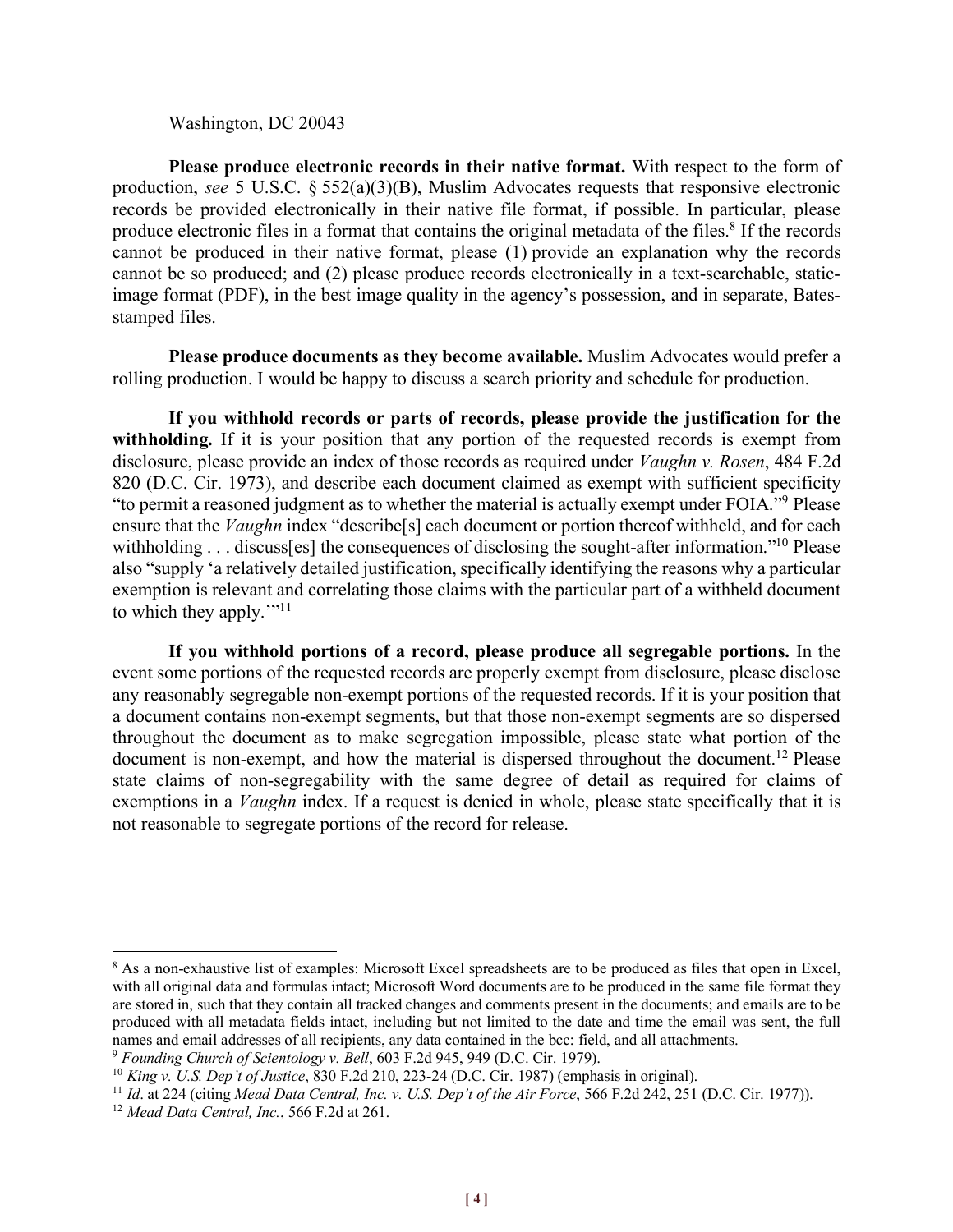## **V. Application for Waiver or Limitation of Fees**

Muslim Advocates is a non-profit civil rights and advocacy organization; it focuses on issues of particular relevance to the American Muslim community.13 We request a waiver of fees for document search, review, and duplication on the grounds that disclosure of the requested records is in the public interest and because disclosure is "likely to contribute significantly to public understanding of the operations or activities of the government and is not primarily in the commercial interest of the requester." 5 U.S.C.  $\S$  552(a)(4)(A)(iii). Muslim Advocates also requests a waiver of search fees on the grounds that the Requestor qualifies as a "representative of the news media" and the records are not sought for commercial use. 5 U.S.C.  $\S$  552(a)(4)(A)(ii)(II).

# *A. This request is likely to contribute significantly to public understanding of the operations or activities of the government and is not primarily in the commercial interest of the Requestor.*

An agency must waive or limit FOIA-related fees if a request is "likely to contribute significantly to public understanding of the operations or activities of the government and is not primarily in the commercial interest of the requester." 5 U.S.C.  $\S$  552(a)(4)(A)(iii). This Request meets both these requirements.

Here, the requested records detail the development of CVE programs in Colorado and the relationship between the DPD and partner organizations working on CVE programs. The value and implementation of such programs are highly debated, especially among parts of the Muslim community. <sup>14</sup> Members of the public residing in Colorado—particularly concerned Muslim residents—have a significant and urgent interest in knowing how the Denver model for CVE operates in and affects their communities and their rights. We do not seek to use the information requested for commercial use, 22 C.F.R. § 171.16(a)(2), and do not have a commercial interest that would be furthered by the disclosure. Instead, our primary interest in the disclosure of information is to educate the public and advocate for the rights of Americans to be free from racial and religious profiling.  $\S 171.16(a)(2)(i)$ -(ii).

These records will shed light on current government practices. The stated goals of the grant include designing programs that instruct hundreds of police officers on preventing and combating violent extremism as well as programs where police officers mentor students designated troubled or at-risk within Denver Public Schools.15 The grant application also references a community outreach component targeted at immigrant populations throughout the city. This information directly impacts the lives of Denverites, especially those who are immigrants, refugees, religious minorities, parents, and schoolchildren.

Funding for CVE programs is particularly controversial because it prejudicially targets Muslim communities, casting them under suspicion and labeling them as inherently susceptible to terrorism – even as numerous crime statistics and surveys indicates that American Muslims have

<sup>13</sup> *About*, MUSLIM ADVOCATES, https://www.muslimadvocates.org/about/.

<sup>14</sup> *See, e.g.*, *Countering Violent Extremism (CVE)*, *available at* https://www.muslimadvocates.org/cve-counteringviolent-extremism/.

<sup>15</sup> FY 2016 Grant, *supra* note 4.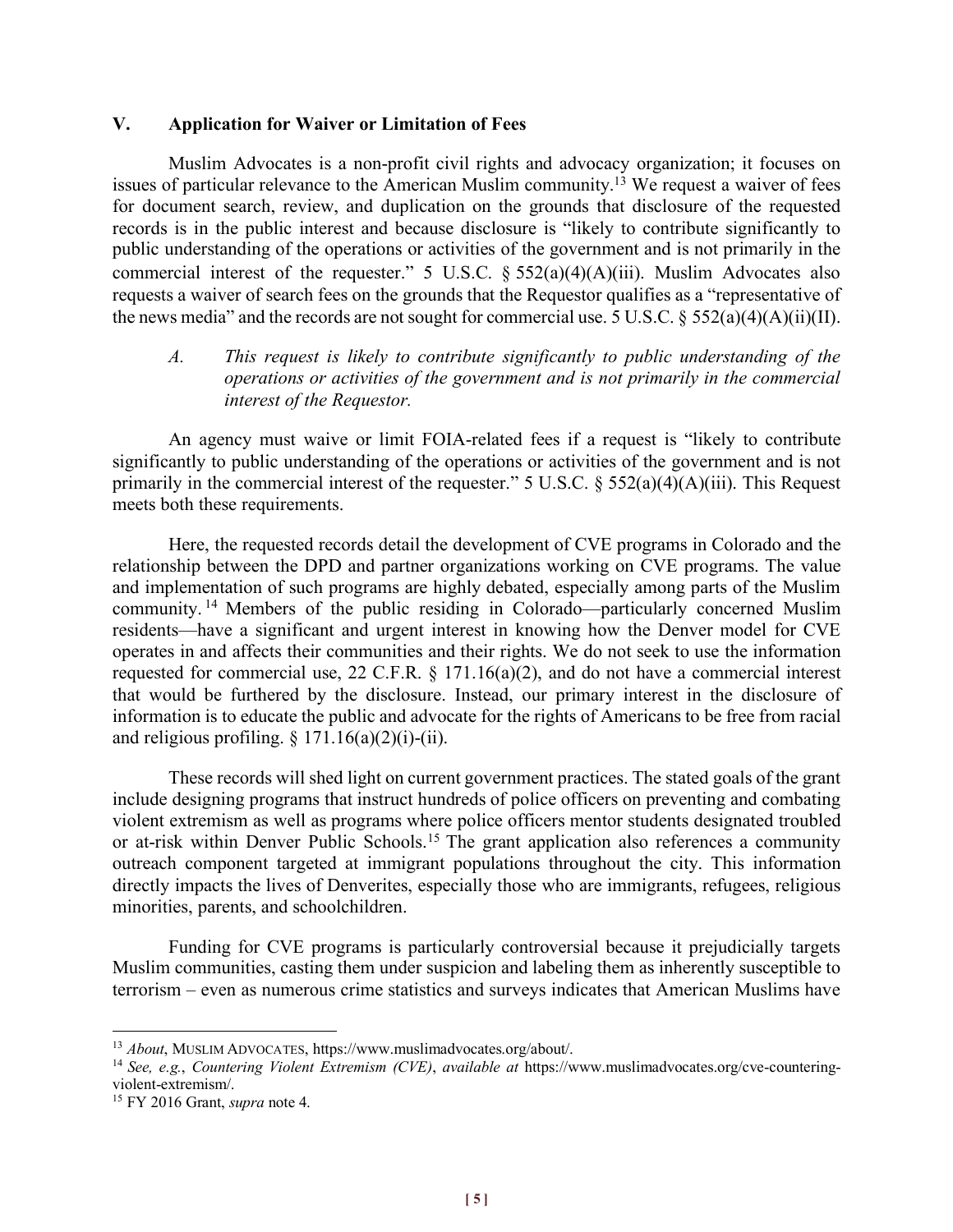no greater predilection for violence than any other American religious group.16 Muslim Advocates serves these communities through legal advocacy and educational outreach and it is imperative we understand how CVE-related funding is dedicated in each city with a program.

Further, the information in these documents has the potential to either reveal or confirm the absence of government misconduct, which is inherently in the public interest. *See Judicial Watch, Inc. v. Rossotti*, 326 F.3d 1309, 1313-14 (D.C. Cir. 2003) ("[T]he public is always well served when it knows how government activities, particularly matters touching on legal and ethical questions, have been conducted."). News accounts<sup>17</sup> underscore the substantial public interest in the records sought through this request. Given the ongoing and widespread media attention to this issue, the records sought will significantly contribute to public understanding of an issue of profound public importance.

The Requestor is not filing this Request to further its commercial interest. Requester Muslim Advocates is a  $501(c)(3)$  non-profit organization. Any information disclosed by the Requestor as a result of this FOIA request will be made available to the public at no cost through a combination of outreach to media outlets and our website (available at www.muslimadvocates.org). Thus, granting a fee waiver for this Request would fulfill Congress's legislative intent in amending the FOIA. *See Rossotti,* 326 F.3d at 1312 ("Congress amended FOIA to ensure that it be liberally construed in favor of waivers for noncommercial requesters." (internal quotation marks omitted)).

# *B. The Requestor is a representative of the news media and the records are not sought for commercial use.*

Muslim Advocates qualifies as a "representative of the news media" and the records are not sought for commercial use. 6 C.F.R. § 5.11(b)(6). Muslim Advocates meets the statutory and regulatory definitions of a "representative of the news media" because it is an "entity that gathers information of potential interest to a segment of the public, uses its editorial skills to turn the raw materials into a distinct work, and distributes that work to an audience." 5 U.S.C. § 552(a)(4)(A)(ii); *see also Nat'l Sec. Archive v. Dep't of Defense*, 880 F.2d 1381, 1387 (D.C. Cir. 1989) (finding that an organization that "gathers information from a variety of sources," exercises editorial discretion in selecting and organizing documents, "devises indices and finding aids," and "distributes the resulting work to the public" is a "representative of the news media" for purposes of the FOIA); *cf. ACLU v. Dep't of Justice*, 321 F. Supp. 2d at 30 n.5 (finding non-profit public interest group to be "primarily engaged in disseminating information"). Courts have found other organizations whose mission, function, publishing, and public education activities that are similar in kind to Muslim Advocates' to be "representatives of the news media." *See, e.g.*, *Elec. Privacy* 

<sup>16</sup> *See, e.g.*, *Group Efforts Aimed at 'Countering Violent Extremism' Spread,* DENVER POST (Jul 5, 2016), https://www.denverpost.com/2016/07/05/group-efforts-aimed-at-countering-violent-extremism-spread/; Julia Edwards Ainsley, Dustin Volz, & Kristina Cooke, *Exclusive: Trump to Focus Counter-Extremism Program Solely on Islam – Sources*, REUTERS (Feb. 1, 2017), https://www.reuters.com/article/us-usa-trump-extremists-programexclusiv-idUSKBN15G5VO.

<sup>17</sup> *See, e.g.*, Elizabeth Hernandez, *Denver Police Department Uses \$240K Grant to Battle Violent Extremism*, DENVER POST (Jun. 7, 2018), https://www.denverpost.com/2018/06/07/denver-police-grant-violent-extremism/; Waqas Mirza, *Denver's Counterterror Program Sets Sights on Black Lives Matter, LGBTQ Groups, and Refugees*, MUCKROCK (Mar, 9, 2017), https://www.muckrock.com/news/archives/2017/mar/09/denvers-counterterror-BLM/.